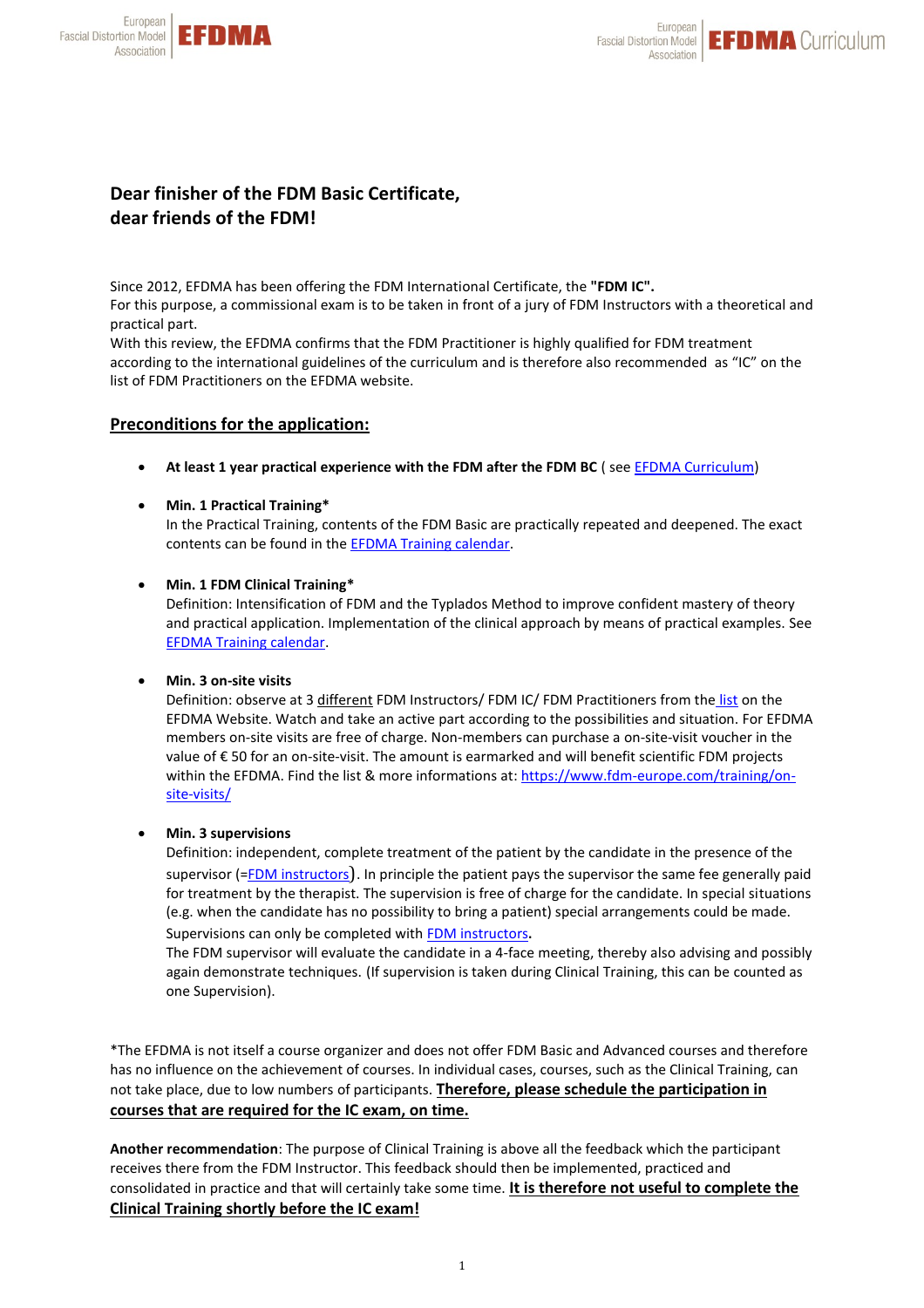



# **Exam dates 2023:**

## • **May 8 th, 2023 in Germany or Austria**

- o Country/place / Time: follows
- o Language: English, German
- o Exam fee: € 300,-
- o Exam place\*: follows
- o LIMITED NUMBER OF PARTICIPANTS!

#### • **Maybe September 14th, 2023**

- o During the FDM event "Back to the roots" Sept. 14-16th, 2023
- o Country/place / Time: follows
- o Language: English, German
- o Exam fee: € 300,-
- o Exam place\*: follows
- o LIMITED NUMBER OF PARTICIPANTS!

\* Changes to the examination location reserved.

## **Registration procedure**

- 1. Please send the **application form** (follows) & the **[confirmations](https://www.fdm-europe.com/wp-content/uploads/2021/01/Confirmation_IC_21.pdf)** at least 4 weeks before the date of the exam. The registration form may also be sent in advance to reserve the place, but the confirmations must be forwarded no later than 4 weeks before the exam date.
- 2. Transfer the examination fee to the account of the EFDMA (IBAN: AT401200050030001405 BIC: BKAUATWW**) at least 4 weeks before the date of the exam**. The registration is only valid after the payment. Participants will be registered in order of the payment date (the number of participants is limited). Cancellation with 100% refund is only possible up to 4 weeks before the examination.
- 3. The examination takes place only with the corresponding minimum number of participants.

## **Exam content**

- **Theoretical knowledge** of the FDM, on the basis of the education curriculum of the EFDMA.
- **Practical knowledge**: Typaldos techniques on the basis of the education curriculum of the EFDMA
- Related learning material: "Das Fasziendistortionsmodell (FDM)" respectively the English version "The Fascial Distortion Model". [\(s](http://fdm-europe.com/fdm-en/publications/)ee [FDM Literature\)](https://www.fdm-europe.com/fdm-2/literature/)

**A graduate of the FDM International Certificate (FDM IC) must be able to master the Typaldos method.**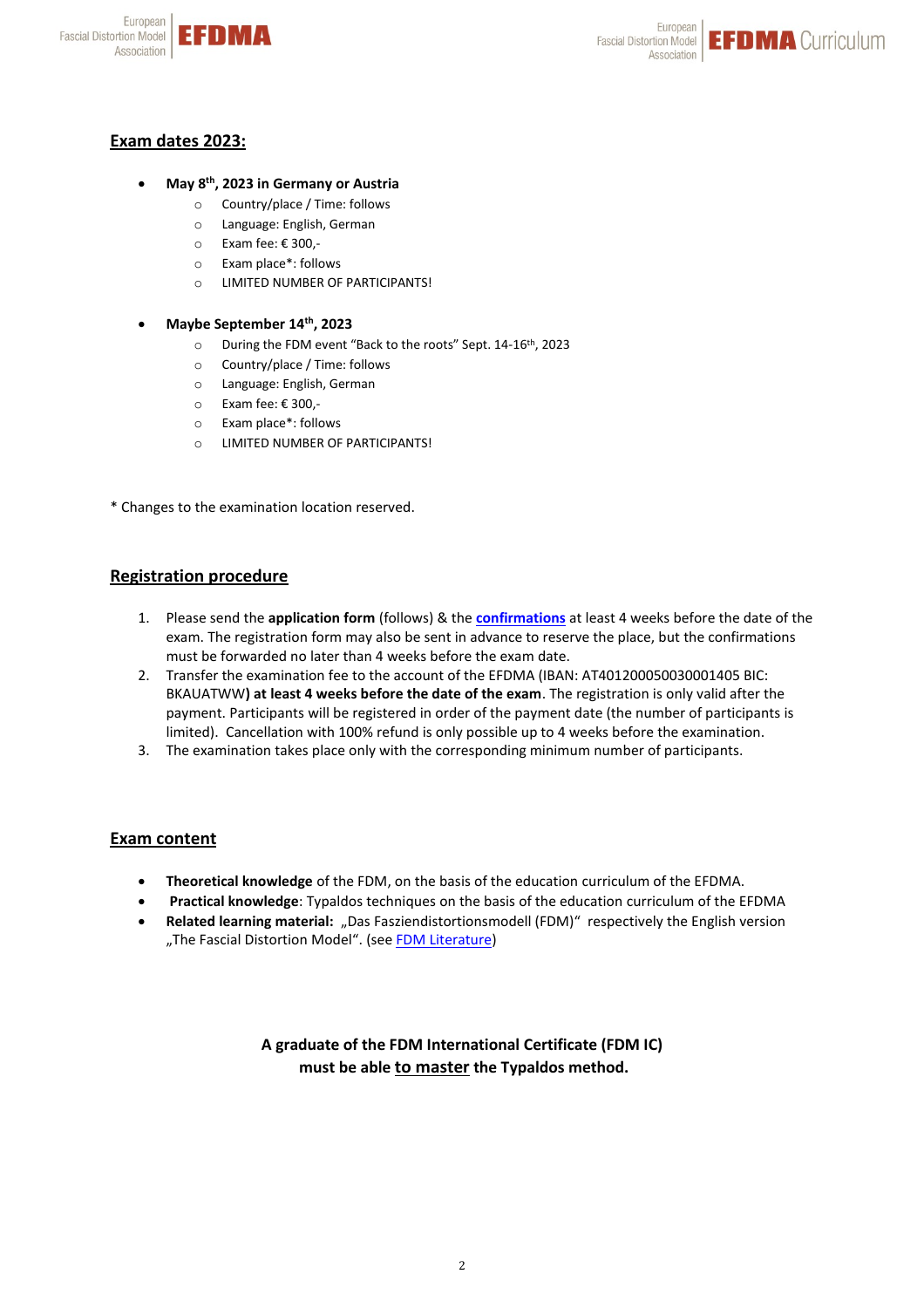

# **Exam procedure:**

European

Association

**Fascial Distortion Model** 

- **1. Theory part (about 90 minutes)**
	- **Patient videos** interpretation of pain gestures and relating them to one or perhaps even more of the 6 Fascial Distortions according to the FDM (by ticking).
	- **Theory questions** with possible answers to tick

Correction of the written exam, then announcement of the result. **The participation at the practical exam is only possible with a positive written exam.**

- **2. Practical part** (30 minutes, each candidate individually)
	- **2.1 Clinical part:** clinical case study:
		- o **The jury presents a patient case.** Either from a video sequence or represented by a jury member.
		- o **Taking a patient's medical past history**
		- o **Check-up and clinical tests** (on the jury member)
			- Patient-oriented mobility and loading test
		- o **Creating an FDM diagnosis based on:**
			- Pain gesture
			- Subjective examination
			- Physical examination
		- o **Therapy** (treatment will be performed on a jury member)

## **2.2 Technical part:**

Presentation and efficient and effective performance of Typaldos techniques (these will be performed on a jury member).

**4. Consulting of the Jury and announcement of the result**

## **4. AWARD OF THE FDM INTERNATIONAL CERTIFICATE**

# **A few words of advice regarding exam preparation**

We want to give you some advice so that you can prepare in the best possible way for the exam. For sure you will already have internalized the education and training criteria thus we want to discuss a few aspects that we noticed during the most recent exams.

## **Theory exam**

The theory part of the exam comprises the task to interpret pain body language demonstrated in patient videos and relate it to one or several fascial distortions as well as subsequent theory questions with single choice answers. Below you will find two examples:

#### *1. From experience we can say that iCDs (inverted continuum distortions) are often located at the ankle*

- o *true*
- o *false*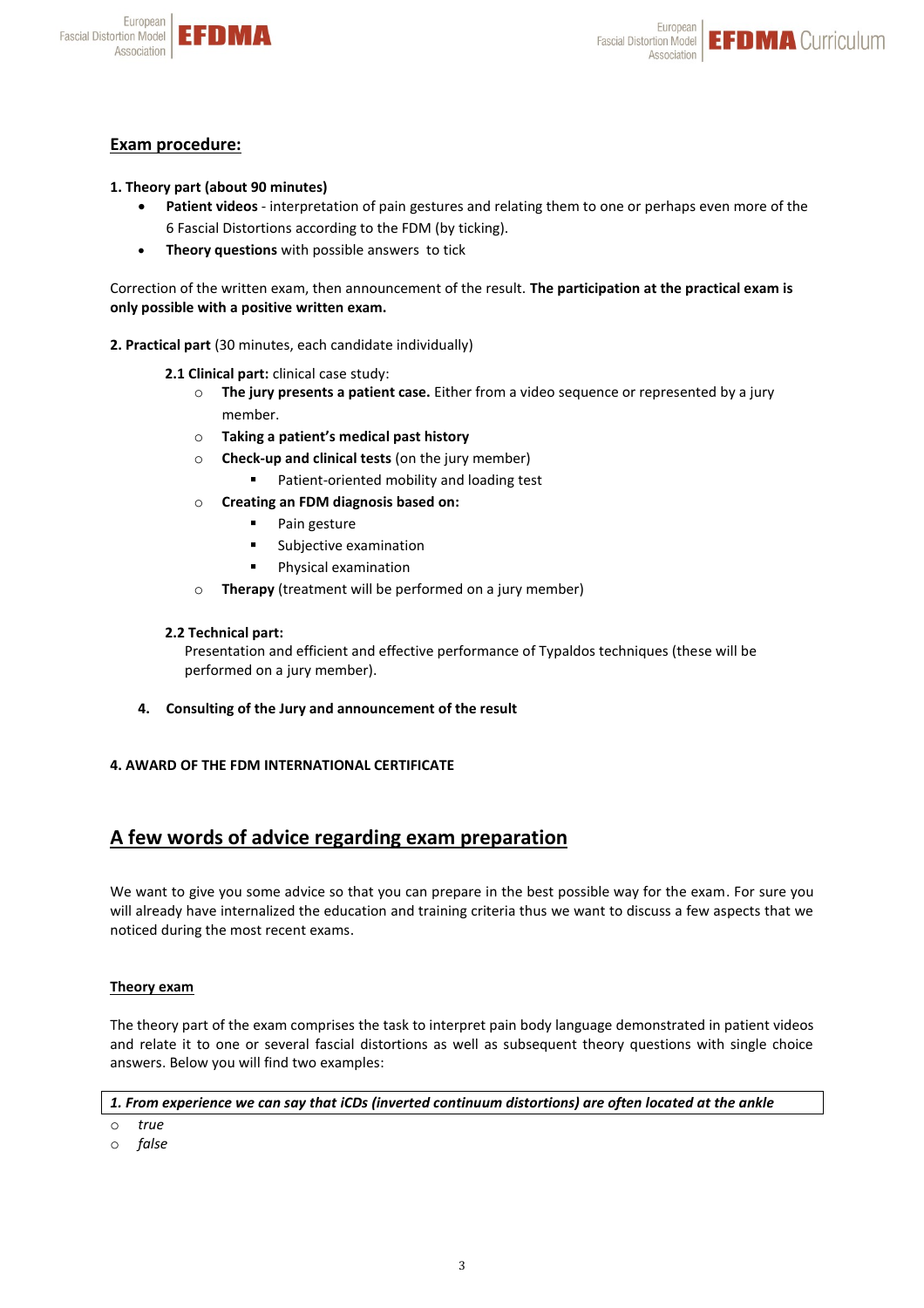

#### *2. Which statement applies to the scissor technique?*

- a) A scissor technique or a variation of it can be applied to the SI joint and the sacrum but not to the lower back.
- b) A scissor technique or a variation of it can be applied to the SI joint, the sacrum and to the lower back.

Basis for the required theoretical knowledge is the EFDMA book, i.e. we presume that you have internalized the content of this book. **Only candidates who have successfully passed the theoretical exam are entitled to take the subsequent practical exam.**

#### **Practical clinical exam**

What we want to see in the exams are FDM professionals! You should demonstrate your expertise as therapists in the exam, i.e. show us how you would carry out a convincing treatment of a patient – like in your own practice – under conditions that try to emulate reality as close as possible.

This means we are looking for FDM experts who are able to analyze patient videos in a clear and structured way – according to the 3 pillars of the FDM regarding the **diagnostic process** (pain body language, case history, examination findings) – to subsequently question the patient/model (= one of the examiners) and to examine the "patient" further using specific movement or static loading tests that are tailored to the case and needs of the individual patient.

The correct interpretation of the patient's pain body language is only one important component when it comes to establishing a diagnosis and it goes hand in hand with the other two diagnostic tools (case history and examination).

You can expect that examiners may ask question at any time. Since it can happen in the diagnostic process that certain aspects are interpreted in different ways, your course of action should be plausible and you should be able to justify your actions (e.g. why you have decided follow a certain sequence in your treatment).

Questions about specific characteristics of particular fascial distortions also have to be coherently explained in the exam. (E.g. TB: runs fingers along a puling, burning line; initial pain, better with movement, restriction of movement in one/several axes...)

#### **Clinical Setting**

After establishing an FDM diagnosis you should demonstrate the **treatment of a** "**patient**" on one of the examiners using convincing manual Typaldos techniques. The treatment should emulate the clinical setting in your own practice, i.e. it should include thorough information of the patient before the treatment and the actual treatment; during the treatment you should pay attention to the feedback of the "patient"; re-testing after individual techniques is also essential, as well as discussion of the further course of action after the treatment, including prognosis for the patient and the further treatment plan of the therapist. Of course, also contraindications have to be considered.

The sequence and choice of techniques have to clearly convey to the examiners why you are doing what you are doing!

#### **Key aspects**

- Adequate patient handling: the patient/model (video with pain body language) has to be evaluated according to the 3 pillars of diagnosis; subsequently the patient has to be treated in a convincing way.
- Integration of medical diagnosis and auxiliary findings (valuation of significance of radiological findings …)
- Indications and contraindications according to the FDM and possible recommendation of further therapies.